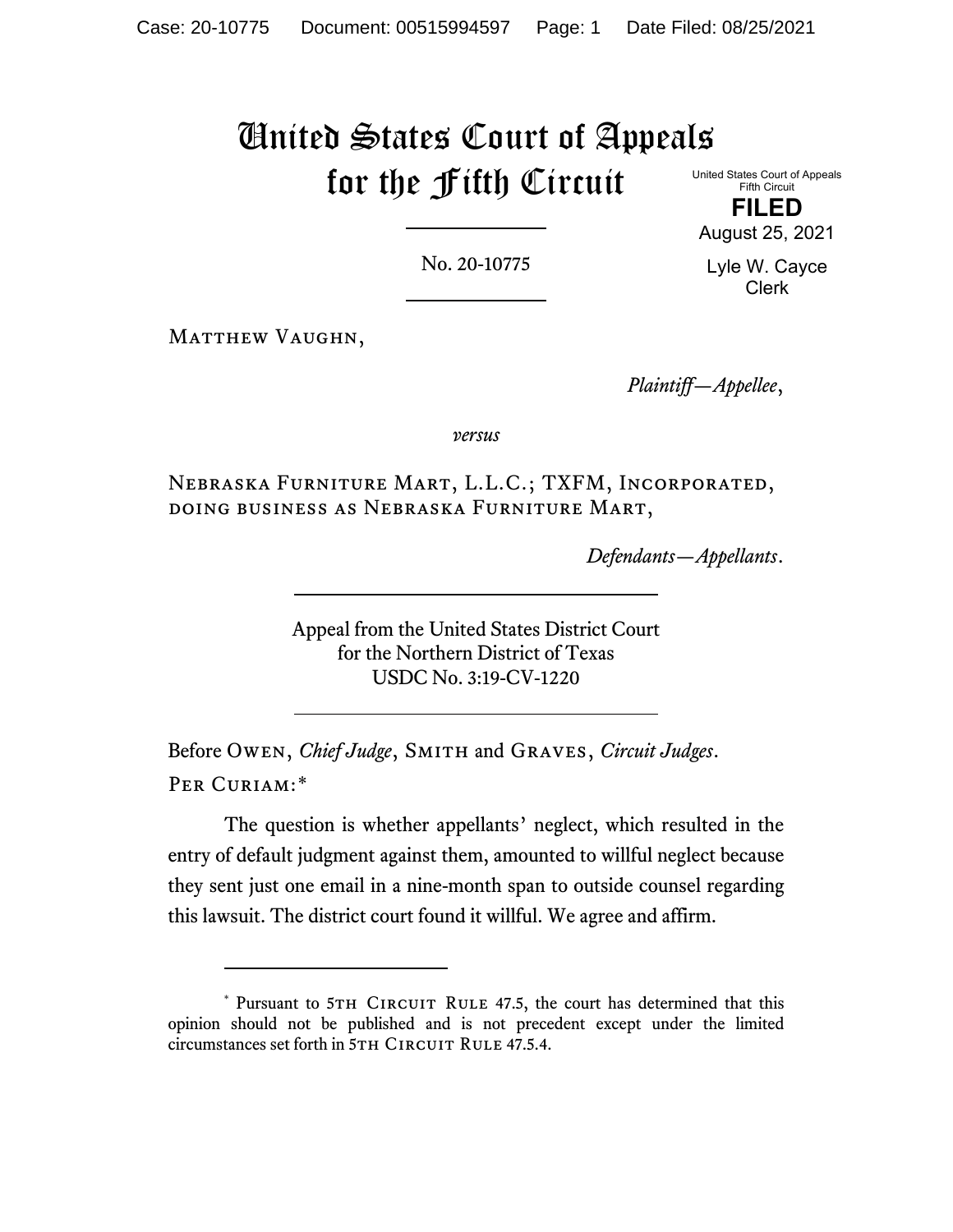I.

Mr. Matthew Vaughn sued defendants-appellants for employment discrimination and retaliation. He alleged that appellants fired him "because of his race (Black) . . . and national origin (African American)." He also alleged that his termination was in retaliation for "complaining about and opposing illegal race, color, and national origin discrimination . . . ." Because he was unemployed for seven weeks and underemployed for six months, he sought damages for lost wages, lost earning capacity, back pay, front pay, lost employee benefits, mental anguish, emotional pain and suffering, and attorney's fees.

On June 28, 2019, Vaughn, using a process server, served appellants with summons and complaint by delivering them to the employee designated to receive process and appellants' general counsel. Appellants failed to file an answer.

The district court then issued an order instructing Vaughn to seek default judgment or risk dismissal. So Vaughn filed for default judgment, and the clerk of court entered default. The district court held an evidentiary hearing to determine damages and concluded that there was sufficient evidence to award approximately \$54,000 in damages for back pay (\$16,821), front pay (\$27,350), and attorney's fees (\$10,000). On April 7, 2020, over nine months after service of process, the court entered default judgment against appellants accordingly.

Appellants filed a motion to vacate the default judgment under Federal Rule of Civil Procedure 60(b)(1) in which they tried to explain their failure to answer. Appellants admit that both their designated representative and general counsel received the summons and complaint. And their general counsel avers that he passed the information along to an HR representative, who avers that she sent a single email on July 1, 2019, to outside counsel about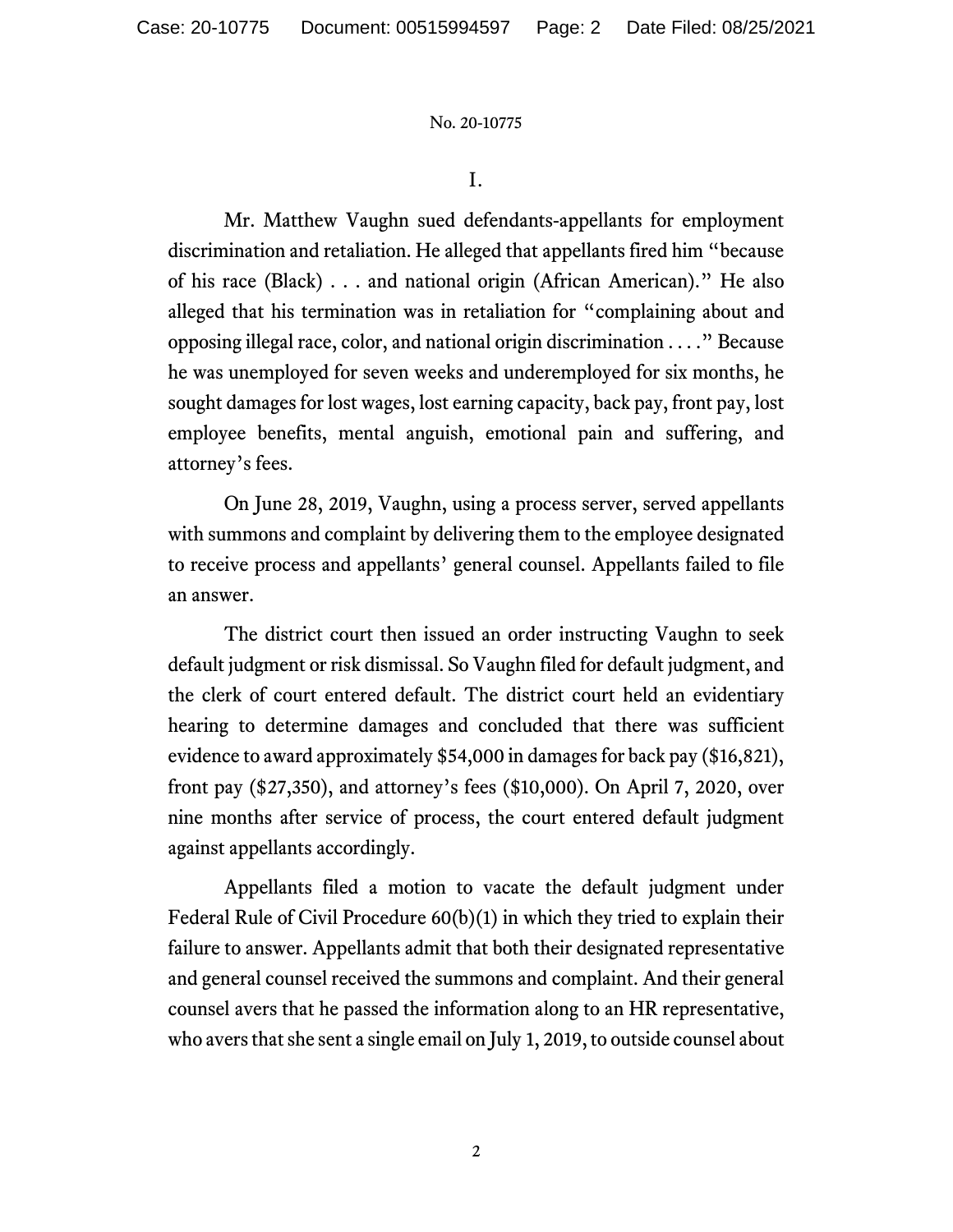Vaughn's lawsuit. But outside counsel claims that he never received the email, and he cannot provide a record of having received it. Outside counsel also says that he has no billing entries related to it.

No one can pinpoint where the breakdown occurred. What is certain is that appellants' HR representative never followed up with outside counsel after sending the one email. The district court concluded that "diligence requires more than just one email from a client to its attorney" over the course of nine months. Consequently, the court found appellants' neglect inexcusable and their failure to answer willful and denied their motion to vacate the final judgment. This appeal followed.

## II.

The panel reviews the entry of default judgment for abuse of discretion. *Lacy v. Sitel Corp.*, 227 F.3d 290, 291–92 (5th Cir. 2000). Any underlying factual determinations, including a finding of willful default, are reviewed for clear error. *Id.* at 292. "No clear error exists if the factual findings are 'plausible in light of the record as a whole.'In other words, '[w]e will find clear error only if a review of the record results in a definite and firm conviction that a mistake has been committed.'" *United States v. Lima-Rivero*, 971 F.3d 518, 520 (5th Cir. 2020) (quoting *United States v. Zuniga*, 720 F.3d 587, 590 (5th Cir. 2013)) (internal citations omitted).

## III.

We look to three factors to determine whether good cause to set aside default judgment exists: whether default was willful, whether setting it aside would prejudice the adversary, and whether a meritorious defense is presented. *Wooten v. United Transit Assocs., Inc.*, 788 F.3d 490, 500 (5th Cir. 2015). But a "finding of willful default ends the inquiry, for when the court finds an intentional failure of responsive pleadings there need be no other finding." *Id.* (internal quotations omitted). Willfulness is defined as an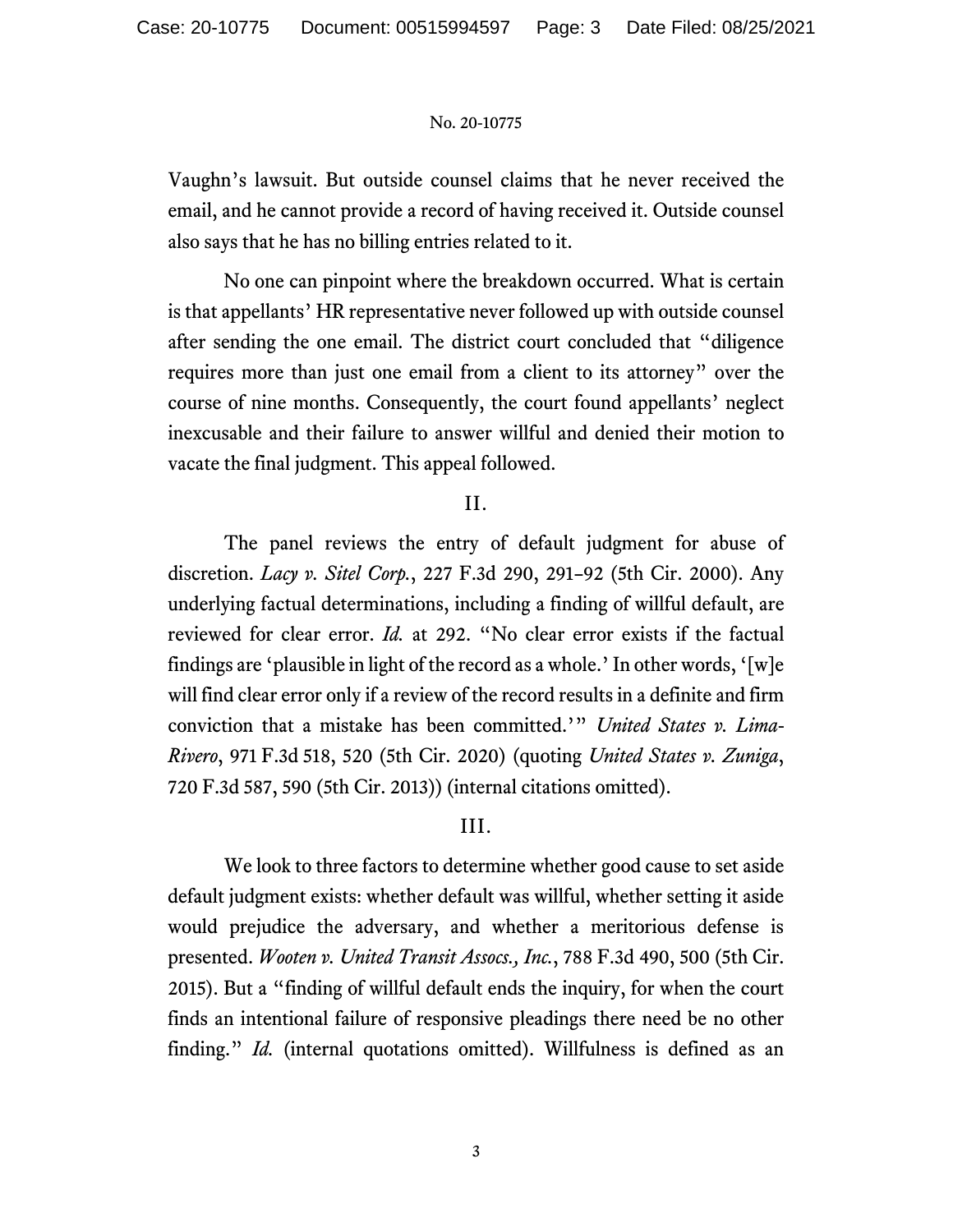intentional failure to respond to litigation. *In re OCA, Inc.*, 551 F.3d 359, 370 n.32 (5th Cir. 2008).

The district court here stopped after the willfulness inquiry, which raises the question of whether it committed clear error when it determined that appellants' neglect was inexcusable and amounted to willful neglect because they sent one lone email to outside counsel about Vaughn's lawsuit. When, as here, a defendant's neglect causes its failure to respond, the defendant has the burden to convince the court that its neglect was excusable, rather than willful, by a preponderance of the evidence. *In re Chinese Manufactured Drywall Prod. Liab. Litig.*, 742 F.3d 576, 594 (5th Cir. 2014).

The district court compared this case to *Wooten v. United Transit Assocs.*, where we found the default willful because the defendant could provide no reason for it. 788 F.3d at 500–01. While appellants here offered a reason, the district court viewed it as unacceptable, or perhaps unbelievable, and concluded that appellants did not show that their mistake was excusable. Reaching this conclusion was within the district court's discretion.

For example, in *Matter of Dierschike*, 975 F.2d 181 (5th Cir. 1992), we affirmed the district court's finding of willful default where the appellant said he failed to answer because he was confused. *Id.* at 184–185. He was involved in another suit when served and, as a result, did not understand that he had been served in a new and different suit. *Id.* at 184. Appellant also failed to follow up with his lawyer, who had sent him a copy of the complaint. Likewise, in *Chinese Manufactured Drywall Products*, we concluded that appellant's actions were inexcusable where it claimed that it had not understood the legal implications and the significance of the complaint and did not seek legal advice. 742 F.3d at 593–95.

The misunderstandings, claimed confusion, and failures to follow up with a lawyer or seek legal advice seen in *Dierschike* and *Chinese Manufactured*